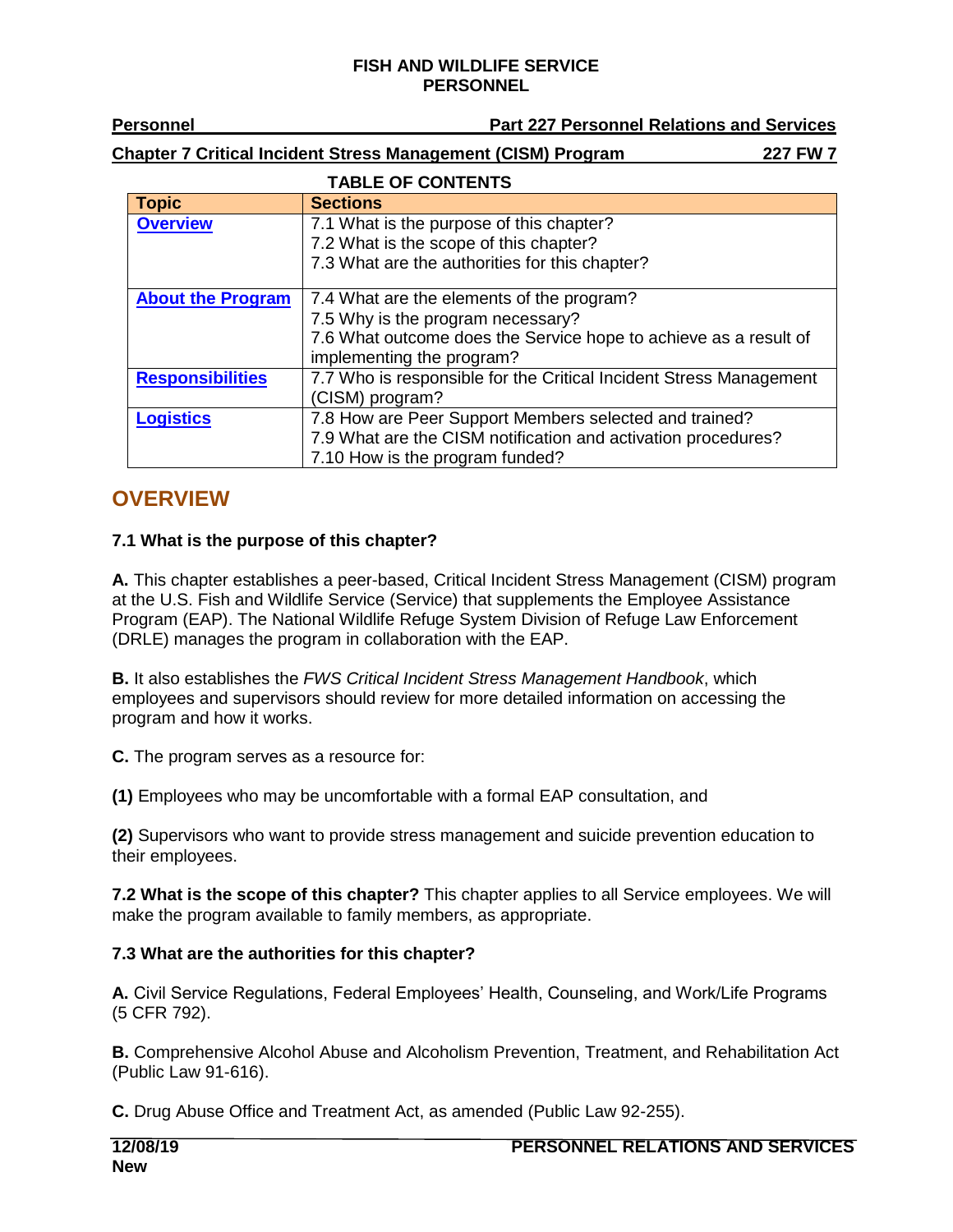| <b>Personnel</b>                                                    | <b>Part 227 Personnel Relations and Services</b> |                 |
|---------------------------------------------------------------------|--------------------------------------------------|-----------------|
| <b>Chapter 7 Critical Incident Stress Management (CISM) Program</b> |                                                  | <b>227 FW 7</b> |

**D.** Employee Assistance Programs Relating to Drug Abuse and Alcohol Abuse (5 U.S.C. 7904).

**E.** Office of Personnel Management's Federal Personnel Manual (FPM), Chapter 792, Employee Counseling Services Programs.

**F.** 370 Departmental Manual (DM) 792.8, Federal Employees' Health and Counseling Programs, HIV/AIDS in the Workplace.

# <span id="page-1-0"></span>**ABOUT THE PROGRAM**

#### **7.4 What are the elements of the program?** This program:

**A.** Is comprised of an educated peer support structure, CISM techniques, suicide awareness and prevention, and Law Enforcement officer/firefighter mental wellness. For more detailed information about the components, see the *FWS Critical Incident Stress Management Handbook.*

**B.** Uses a peer-based process for employees to help each other and to guide each other to professional services when needed.

**C.** Is not a substitute for services provided by the EAP or for other professional counseling.

#### **7.5 Why is the program necessary?**

**A.** We recognize stress, and particularly critical incident stress, as a potential hazard for our employees. Any employee can be subject to the effects of stress. Employees engaged in firefighting, law enforcement, or other emergency services or events may be more susceptible to these hazards by the very nature of their duties and experiences. Employees who are involved in serious accidents are also more susceptible to stress.

**B.** Stress can lead to physical and mental health issues that can negatively impact worker productivity and employee quality of life. Left unaddressed, these issues can worsen and can lead to missed work, damaged employee relationships, and loss of life from poor health and even suicide.

**C.** We intend to help deal with these impacts in a caring and professional manner by providing assistance to employees and their family members through this program.

#### **7.6 What outcome does the Service hope to achieve as a result of implementing the program?**

**A.** We aim to:

**(1)** Help de-stigmatize mental health issues and make it easier for employees to recognize such issues in themselves and others,

**(2)** Equip employees with skills to help themselves and others,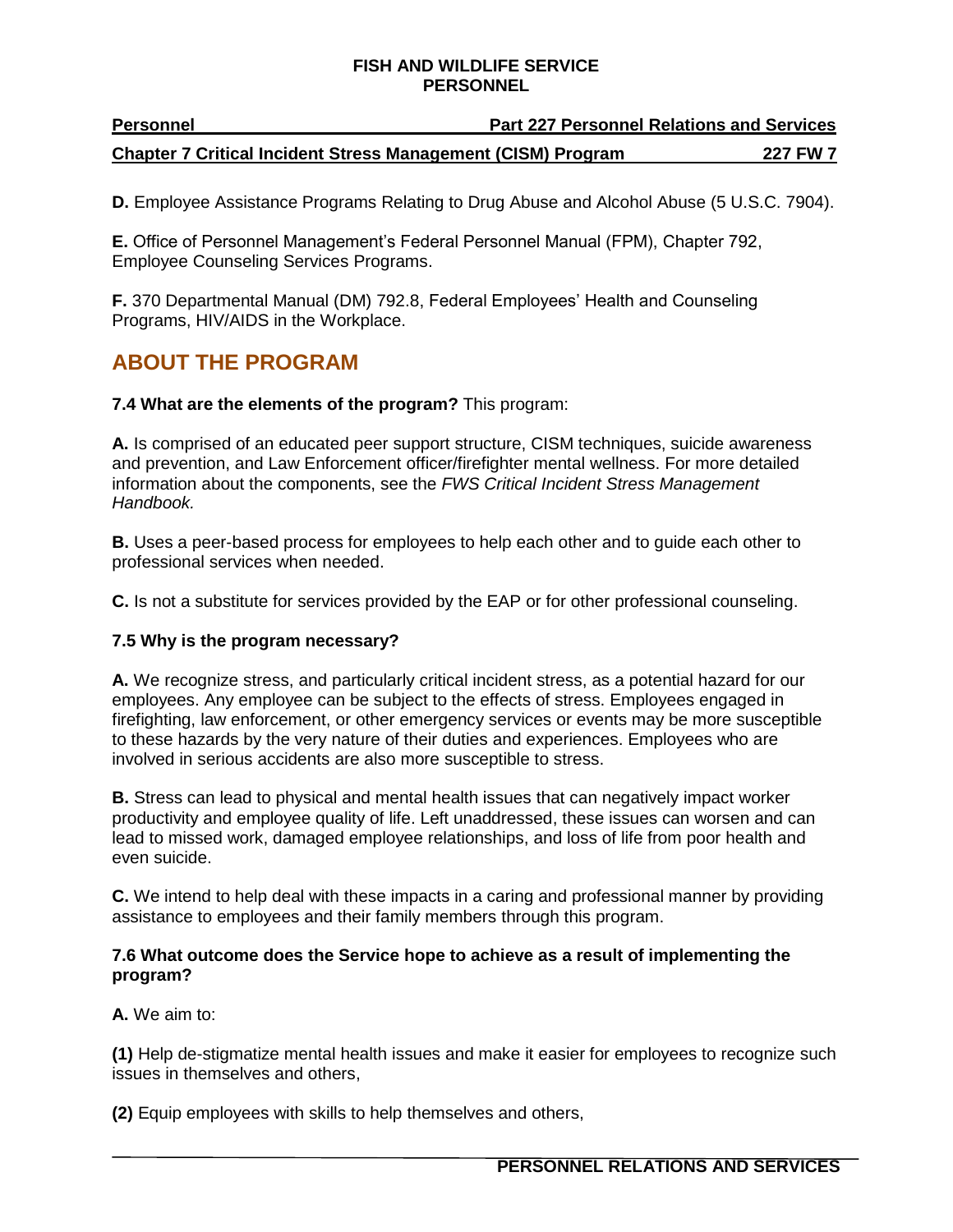| <b>Personnel</b>                                                    | <b>Part 227 Personnel Relations and Services</b> |                 |
|---------------------------------------------------------------------|--------------------------------------------------|-----------------|
| <b>Chapter 7 Critical Incident Stress Management (CISM) Program</b> |                                                  | <b>227 FW 7</b> |

**(3)** Encourage employees to seek further care when necessary, and

**(4)** Boost the efforts already provided by the EAP.

**B.** Through this program, we seek to address the threat suicide poses to our employees by making suicide awareness and prevention training a priority.

# <span id="page-2-0"></span>**RESPONSIBILITIES**

**7.7 Who is responsible for the CISM program?** See Table 7-1.

| These employees                                          | Are responsible for                                                                                                                                                                                               |
|----------------------------------------------------------|-------------------------------------------------------------------------------------------------------------------------------------------------------------------------------------------------------------------|
| A. The Director                                          | Approving or declining to approve Servicewide policy.                                                                                                                                                             |
| <b>B. The Chief, Division of</b>                         | Working with the Chief, National Wildlife Refuge System to                                                                                                                                                        |
| <b>Human Capital</b>                                     | oversee the overall management of the program.                                                                                                                                                                    |
| <b>C. The Chief - National</b>                           | (1) Administering the program by providing staff support for                                                                                                                                                      |
| <b>Wildlife Refuge System</b><br>(NWRS) through the      | policy development and implementation, and                                                                                                                                                                        |
| <b>Division of Refuge Law</b>                            | (2) Designating a National Critical Incident Stress                                                                                                                                                               |
| <b>Enforcement (DRLE)</b>                                | Coordinator.                                                                                                                                                                                                      |
| <b>D. Regional Directors</b>                             | Establishing and administering the program in the Regions.                                                                                                                                                        |
| <b>E. National Critical</b>                              | (1) Overseeing the day-to-day operation of the program;                                                                                                                                                           |
| <b>Incident Stress</b><br><b>Coordinator in the DRLE</b> |                                                                                                                                                                                                                   |
|                                                          | (2) Developing, revising, and updating this policy and the<br>accompanying handbook;                                                                                                                              |
|                                                          | (3) Developing and identifying program-based training for<br>employees;                                                                                                                                           |
|                                                          | (4) Acting as the liaison with the national EAP Administrator<br>(see 227 FW 4) and programs from other Federal agencies;                                                                                         |
|                                                          | (5) In consultation with the appropriate managers in the<br>Regions and at Headquarters, making final decisions<br>regarding the selection of employees to serve in the program<br>as Peer Support Members (PSM); |
|                                                          | (6) Monitoring deployments of peer support teams;                                                                                                                                                                 |
|                                                          | (7) Organizing the annual Regional Critical Incident Stress<br>Coordinators meeting with the other Coordinators; and                                                                                              |

|--|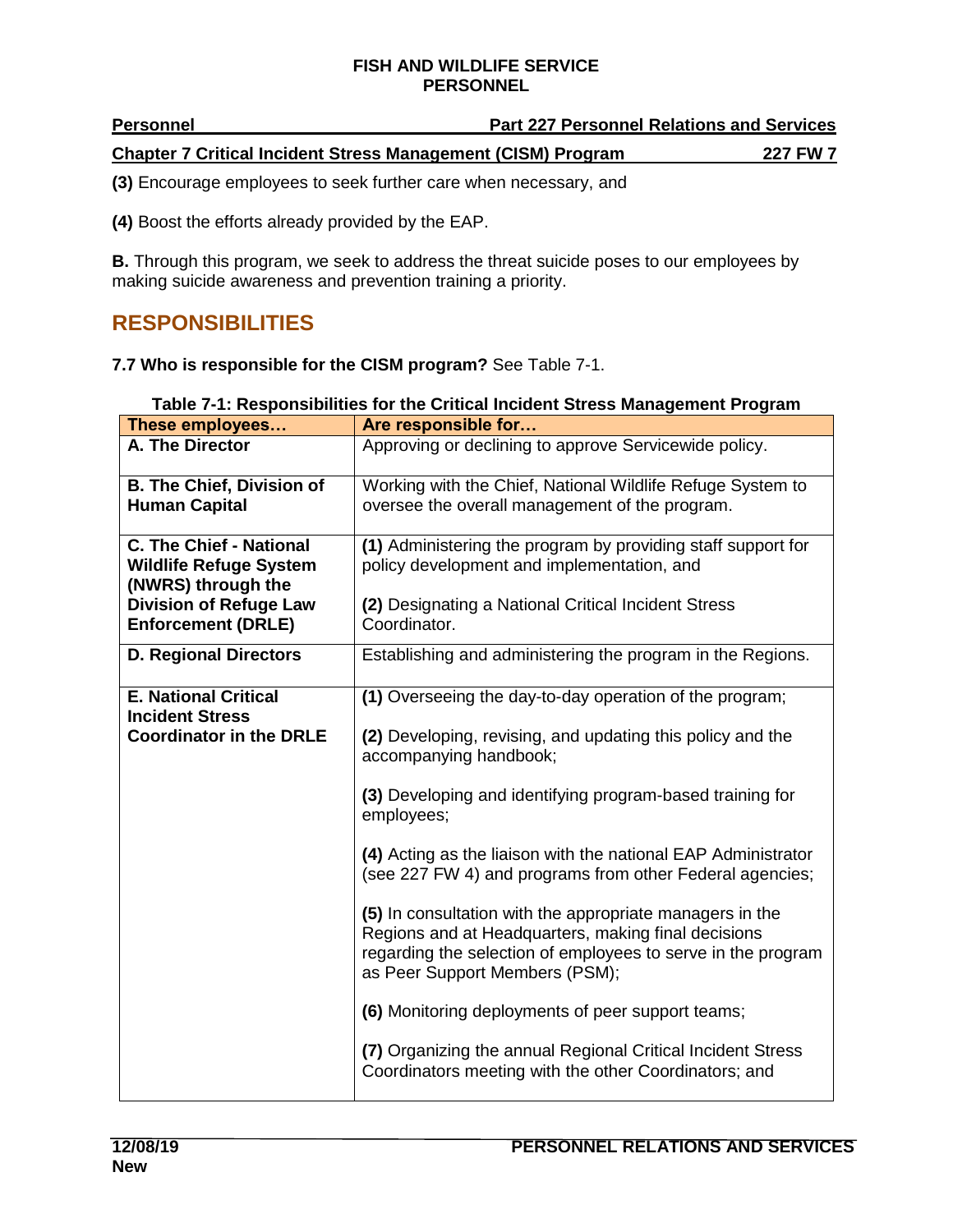| <b>Personnel</b>                                                                | <b>Part 227 Personnel Relations and Services</b>                                                                                                                 |  |
|---------------------------------------------------------------------------------|------------------------------------------------------------------------------------------------------------------------------------------------------------------|--|
| <b>Chapter 7 Critical Incident Stress Management (CISM) Program</b><br>227 FW 7 |                                                                                                                                                                  |  |
| These employees                                                                 | Are responsible for                                                                                                                                              |  |
|                                                                                 | (8) Coordinating the initial PSM training and refresher<br>training.                                                                                             |  |
| <b>F. Regional Refuge Chiefs</b>                                                | In consultation with the National Coordinator, designating a<br>Regional Critical Incident Stress Coordinator for their<br>Regions.                              |  |
| <b>G. Regional Critical</b><br><b>Incident Stress</b><br><b>Coordinators</b>    | Working with the National Coordinator and the Regional<br>Refuge Law Enforcement Chiefs to oversee the program at<br>the Regional level.                         |  |
| <b>H. Supervisors</b>                                                           | (1) Ensuring that employees are aware of the mental<br>wellness, peer support, and CISM resources available to<br>them; and                                      |  |
|                                                                                 | (2) Fostering a work environment that helps to de-stigmatize<br>mental health issues and encourages employees to seek<br>help for themselves and for co-workers. |  |
| I. Employees                                                                    | (1) Monitoring their own mental wellness and taking<br>advantage of the services offered by the program when they<br>feel it is appropriate for themselves; and  |  |
|                                                                                 | (2) Watching out for fellow co-workers and being aware of<br>these services in order to assist when needed.                                                      |  |

# <span id="page-3-0"></span>**LOGISTICS**

**7.8 How are PSMs selected and trained?** See the *FWS Critical Incident Stress Management Handbook* for detailed information about how PSMs are selected and trained.

**7.9 What are the CISM notification and activation procedures?** PSMs may be notified about program needs in the following ways:

**A.** Employees seeking assistance can contact a designated PSM directly for confidential discussions and support. Also, co-workers can confidentially contact a PSM on behalf of a coworker if they feel he/she may be having stress-related issues and request that the PSM reach out to that employee to offer assistance. See the *FWS Critical Incident Stress Management Handbook*, Section 2,2, for detailed information on confidentiality.

**B.** Employees seeking assistance may send an email to [peersupport@fws.gov](mailto:peersupport@fws.gov) to request the help of a PSM. Any email sent to this address will be held as a confidential request between the person who sent it and the PSM.

**C.** The National or a Regional Coordinator may activate PSMs as part of a CISM team to respond to small, localized incidents or large, and even widespread, incidents.

**D.** The National or a Regional Coordinator may notify a PSM and ask him/her to respond to an employee involved in a critical incident.